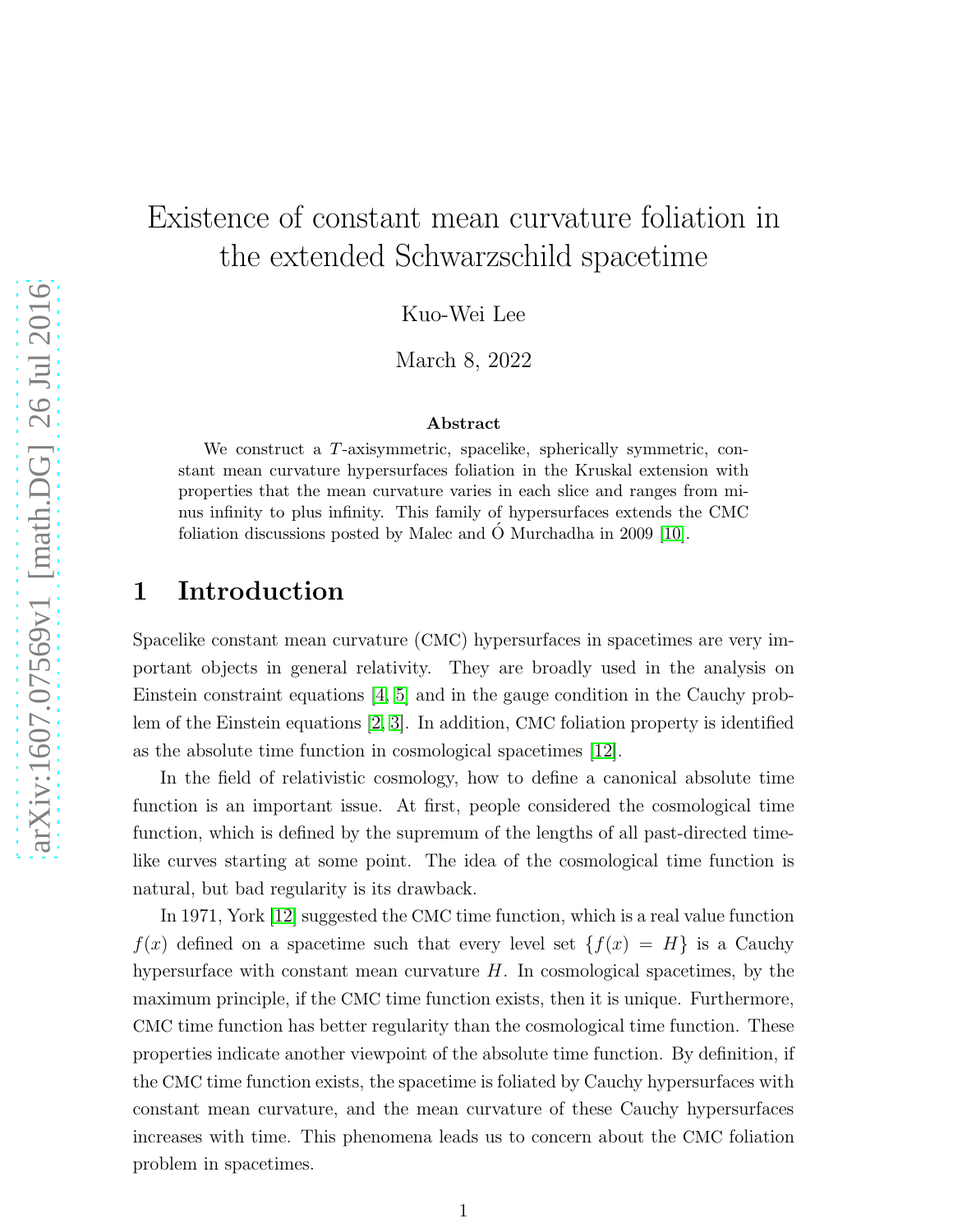Many CMC foliation results are proved for cosmological spacetimes (spatically compact spacetimes) with constant sectional curvature in [\[1\]](#page-12-6) and in its references. However, CMC foliation property are not well-understood for spatically noncompact spacetimes such as the Schwarzschild spacetime (Kruskal extension), which is the simplest model of a universe containing a star. In [\[9\]](#page-12-7), Malec and  $\acute{o}$  Murchadha constructed a family of T-axisymmetric, spacelike, spherically symmetric, constant mean curvature (TSS-CMC) hypersurfaces in the Kruskal extension, where each slice has the same mean curvature, and they conjectured this family foliates the Kruskal extension. In [\[6\]](#page-12-8), the author used the shooting method and Lorentzian geometric analysis to prove the existence and uniqueness of the Dirichlet problem for SS-CMC equation with symmetric boundary data in the Kruskal extension. As an application, the author completely proved the Malec and  $\acute{o}$  Murchadha's  $TSS-CMC$ foliation conjecture.

In [\[10\]](#page-12-0), Malec and Ó Murchadha discussed different TSS-CMC foliation property. They asked whether there is a TSS-CMC foliation with varied constant mean curvature in each slice. One result is that if the relation between the mean curvature H and the TSS-CMC hypersurface parameter c are proportional, that is,  $c = -8M^3H$ , then there is a family of TSS-CMC hypersurfaces so that  $H$  ranges from minus infinity to plus infinity, but all hypersurfaces intersect at the bifurcation sphere (the origin in the Kruskal extension).

In this paper, we will construct another family of TSS-CMC hypersurfaces with varied constant mean curvature in each slice. If  $H$  and  $c$  have a nonlinear relation, then there exists a TSS-CMC hypersurfaces foliation in the Kruskal extension. The statement of the main theorem is the following:

**Theorem.** There exists a family of hypersurfaces  $\{\Sigma_{H(c),c}\}\$ ,  $c \in \mathbb{R}$  in the Kruskal extension satisfying the following properties:

- (a) Every  $\Sigma_{H(c),c}$  is a T-axisymmetric, spacelike, spherically symmetric, constant mean curvature hypersurface.
- (b) Any two hypersurfaces in  $\{\Sigma_{H(c),c}\}\$ are disjoint.
- (c) Every point  $(T', X')$  in the Kruskal extension belongs to  $\Sigma_{H(c'),c'}$  for some  $c' \in \mathbb{R}$ .
- (d) When  $\{\Sigma_{H(c),c}\}\$  foliates the Kruskal extension from the bottom to the top, the corresponding constant mean curvature H ranges from  $-\infty$  to  $\infty$  and the parameter c ranges from  $\infty$  to  $-\infty$ .
- (e)  $\{\Sigma_{H(c),c}\}\$ is invariant under the reflection with respect to the X-axis.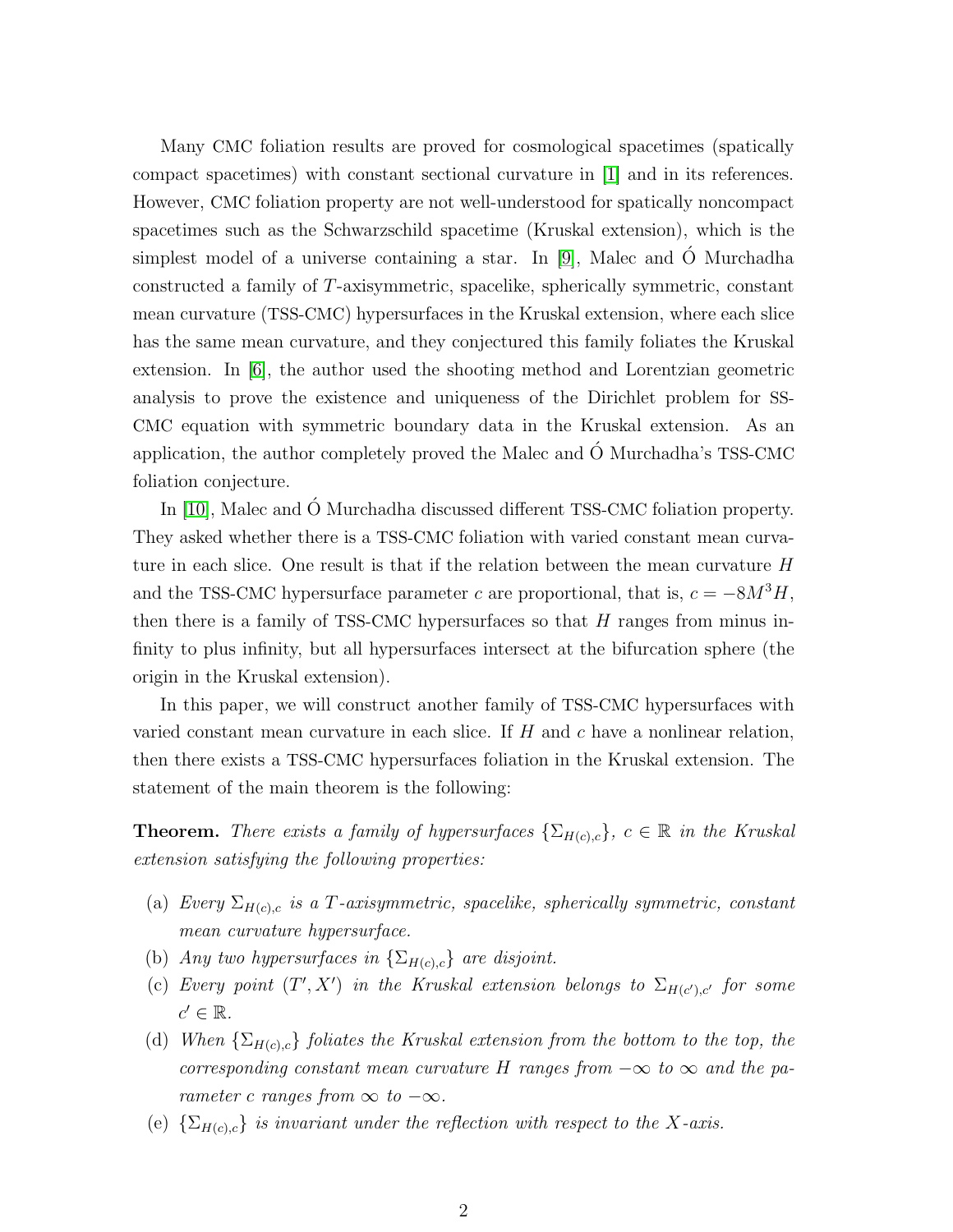It is remarkable that by similar argument, we can construct many different TSS-CMC hypersurfaces foliations with varied  $H$  and with X-axis symmetry so that the TSS-CMC foliation in the Kruskal extension is not unique. Furthermore, we can also get TSS-CMC hypersurfaces foliations with varied  $H$  but without  $X$ -axis symmetry. By Lorentzian isometry, there are SS-CMC hypersurfaces foliations with varied H but without T-axis symmetry.

The organization of this paper is as follows. In section [2,](#page-2-0) we first give a brief introduction to the Schwarzschild spacetime and Kruskal extension, and then we summarize results of the TSS-CMC hypersurfaces in the Kruskal extension in order to construct a TSS-CMC foliation. The main theorem is stated and proved in section [3.](#page-8-0) Some discussions about TSS-CMC foliation property are in section [4.](#page-10-0)

The author would like to thank Yng-Ing Lee, Mao-Pei Tsui, and Mu-Tao Wang for their interests and discussions. The author is supported by the MOST research grant 103-2115-M-002-013-MY3.

### <span id="page-2-0"></span>2 Preliminary

### 2.1 The Kruskal extension

In this paper, we mainly focus on the Kruskal extension, which is the maximal analytic extended Schwarzschild spacetime. The Schwarzschild spacetime is a 4 dimensional time-oriented Lorentzian manifold equipped with the metric

$$
ds^{2} = -\left(1 - \frac{2M}{r}\right)dt^{2} + \frac{1}{\left(1 - \frac{2M}{r}\right)}dr^{2} + r^{2} d\theta^{2} + r^{2} \sin^{2} \theta d\phi^{2},
$$

where  $M > 0$  is a constant. The metric is not defined at  $r = 2M$ , but in fact it is a coordinate singularity. That is, after coordinates change, the metric is smooth at  $r = 2M$ :

$$
ds^{2} = \frac{16M^{2}e^{-\frac{r}{2M}}}{r}(-dT^{2} + dX^{2}) + r^{2} d\theta^{2} + r^{2} \sin^{2} \theta d\phi^{2},
$$
 (1)

where

<span id="page-2-2"></span><span id="page-2-1"></span>
$$
\begin{cases}\n(r - 2M) e^{\frac{r}{2M}} = X^2 - T^2 \\
\frac{t}{2M} = \ln \left| \frac{X + T}{X - T} \right|.\n\end{cases}
$$
\n(2)

The Kurskal extension is the union of two Schwarzschild spacetimes equipped with the extended metric [\(1\)](#page-2-1). Figure [1](#page-3-0) points out the correspondences between the Kruskal extension (left figure,  $T-X$  plane) and Schwarzschild spacetimes (right figure,  $t-r$  plane). We refer to Wald's book [\[11\]](#page-12-9) or the paper [\[7\]](#page-12-10) for more discussions on the Kruskal extension.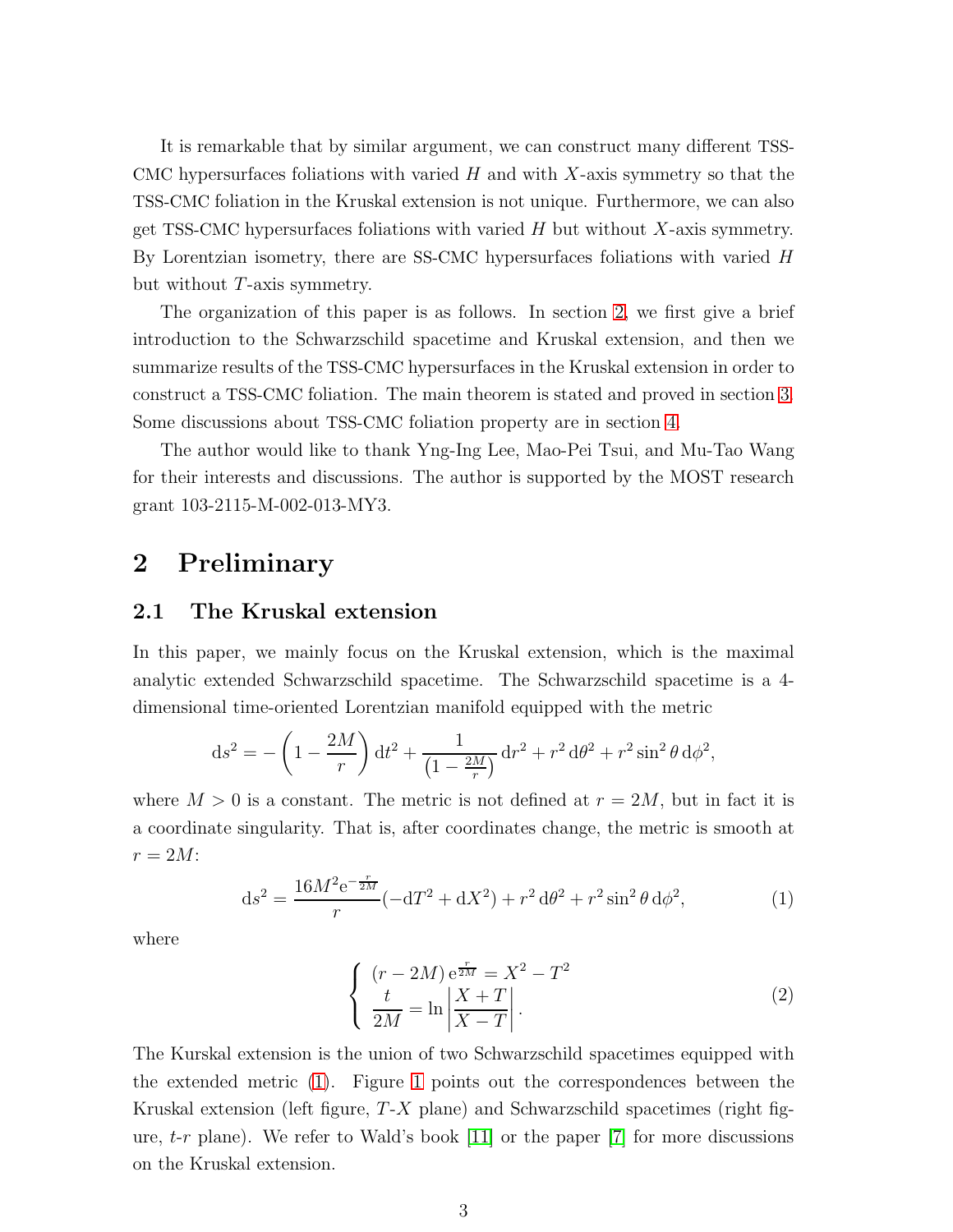

<span id="page-3-0"></span>Figure 1: The Kruskal extension and the Schwarzschild spacetimes.

Remark that each point in the Kruskal  $T-X$  plane or the Schwarzschild  $t-r$  plane is topologically a sphere  $\mathbb{S}^2$ , which is parameterized by  $\theta$  and  $\phi$ . In this article, we are interested in the spherically symmetric hypersurfaces. It implies that every such hypersurface is a curve in both  $T-X$  and  $t-r$  plane. For notation convenience, we will ignore parameters  $\theta$  and  $\phi$  in this paper.

We take  $\partial_T$  as a future-directed timelike vector field in the Kruskal extension, which is also pointed out in Figure [1.](#page-3-0) Once  $\partial_T$  is chosen, for a spacelike hypersurface  $\Sigma$ , we will choose  $\vec{n}$  as the future-directed unit normal vector of  $\Sigma$  in the Kruskal extension, and the mean curvature H of  $\Sigma$  is defined by  $H = \frac{1}{3}$  $\frac{1}{3}g^{ij}\langle\nabla_{e_i}\vec{n},e_j\rangle$ , where  ${e_i}_{i=1}^3$  is a basis on  $\Sigma$ .

## 2.2 T-axisymmetric, spacelike, spherically symmetric, constant mean curvature hypersurfaces in the Kruskal extension

Let  $\Sigma$  :  $(T = F(X), X)$  be a spacelike, spherically symmetric, constant mean curvature (SS-CMC for short) hypersurface in the Kruskal extension. In [\[7\]](#page-12-10), we computed the SS-CMC equation:

<span id="page-3-1"></span>
$$
F''(X) + e^{-\frac{r}{2M}} \left(\frac{6M}{r^2} - \frac{1}{r}\right) \left(-F(X) + F'(X)X\right) (1 - (F'(X))^2) + \frac{12HMe^{-\frac{r}{4M}}}{\sqrt{r}} (1 - (F'(X))^2)^{\frac{3}{2}} = 0,
$$
\n(3)

where the spacelike condition is  $1 - (F'(X))^2 > 0$ , and  $r = r(T, X) = r(F(X), X)$ satisfies the equation [\(2\)](#page-2-2), namely,  $(r - 2M) e^{\frac{r}{2M}} = X^2 - T^2 = X^2 - (F(X))^2$ .

Since the equation [\(3\)](#page-3-1) contains r, which is a nonlinear relation between  $T =$  $F(X)$  and X, it is challenging to get results from the equation [\(3\)](#page-3-1) such as the existence, uniqueness, and behavior of the solution. Instead of dealing with the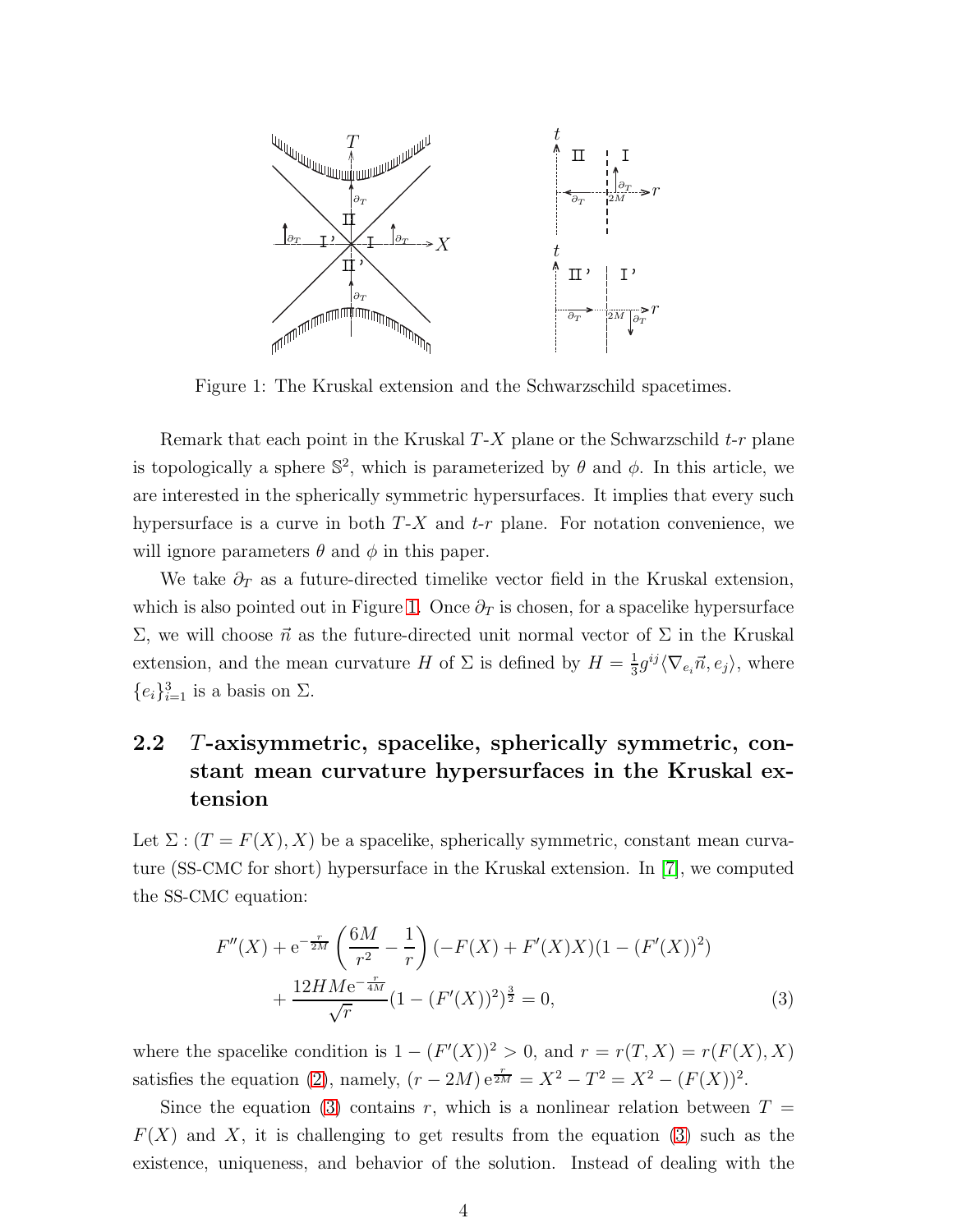equation  $(3)$ , in papers  $[6, 7]$  $[6, 7]$  and  $[8]$ , we solved and analyzed the SS-CMC equation in each Schwarzschild spacetime region. Suppose that  $\Sigma$  :  $(t = f(r), r)$  is an SS-CMC hypersurface in the Schwarzschild spacetime, then  $f(r)$  satisfies the following SS-CMC equation:

<span id="page-4-0"></span>
$$
f'' + \left( \left( \frac{1}{h} - (f')^2 h \right) \left( \frac{2h}{r} + \frac{h'}{2} \right) + \frac{h'}{h} \right) f' \pm 3H \left( \frac{1}{h} - (f')^2 h \right)^{\frac{3}{2}} = 0, \qquad (4)
$$

where  $h(r) = 1 - \frac{2M}{r}$  $\frac{M}{r}$ , and the spacelike condition is  $\frac{1}{h} - (f')^2 h > 0$ . Remark that the choice of  $\pm$  signs in [\(4\)](#page-4-0) depends on different regions and different pieces of SS-CMC hypersurfaces. Since the equation [\(4\)](#page-4-0) is a second order ordinary differential equation, the solution is solved explicitly, and we can completely characterize SS-CMC hypersurfaces in the Kruskal extension through relations [\(2\)](#page-2-2).

Here we summarize results in  $[7]$  and  $[8]$  about the construction of the Taxisymmetric SS-CMC (TSS-CMC) hypersurfaces. These results will be used for further discussions in this article. In paper [\[7\]](#page-12-10), the solution of the equation [\(4\)](#page-4-0) in the Schwarzschild interior which maps to the Kruskal extension  $\mathbb{I}^{\prime}$  is

$$
f(r; H, c, \bar{c}) = \begin{cases} \int_{r_0}^r \frac{l(x; H, c)}{-h(x)\sqrt{l^2(x; H, c) - 1}} dx + \bar{c}, & \text{if } f'(r) > 0\\ \int_{r_0}^r \frac{l(x; H, c)}{h(x)\sqrt{l^2(x; H, c) - 1}} dx + \bar{c}, & \text{if } f'(r) < 0, \end{cases}
$$

where  $r_0$  is a point in the domain of  $f(r)$ ,  $l(r; H, c) = \frac{1}{\sqrt{1-r}}$  $-h(r)$  $\left( Hr + \frac{c}{r^2} \right)$  $\frac{c}{r^2}$ , and  $c, \bar{c}$ are two constants of integration. Here we require  $l(r; H, c) > 1$  so that the function  $f(r)$  is meaningful, and it is equivalent to  $c > -Hr^3 + r^{\frac{3}{2}}(2M - r)^{\frac{1}{2}}$ , so it is natural to define the function

$$
\tilde{k}_H(r) = -Hr^3 + r^{\frac{3}{2}}(2M - r)^{\frac{1}{2}}
$$

to analyze the domain of the solution  $f(r)$ .

Now we look at the case  $H \leq 0$ . Given H, in Figure [2,](#page-5-0) the function  $k_H(r)$  has a maximum value  $C_H$  at  $r = R_H$ . Denote the increasing part and decreasing part of the function  $\tilde{k}_H(r)$  by  $\tilde{k}_H^+(r)$  and  $\tilde{k}_H^-(r)$ , respectively. For  $c \in (0, C_H)$ , the solution of  $\tilde{k}_{H}^{+}(r) = c$  is denoted by  $r = \tilde{r}_{H,c}^{+}$ , then  $(0, \tilde{r}_{H,c}^{+}]$  is the domain of the SS-CMC solution  $f(r)$ . Remark that  $r = \tilde{r}_{H,c}^+$  belongs to the domain of  $f(r)$  because the behavior  $f'(r) \sim O((r - \tilde{r}_{H,c}^+)^{-\frac{1}{2}})$  implies that  $f(\tilde{r}_{H,c}^+)$  is a finite value. Consider the SS-CMC hypersurface which is the union of two graphs of  $t = f(r)$ , where one satisfies  $f'(r) > 0$  and the other satisfies  $f'(r) < 0$ , and two graphs are smoothly joined at the point  $(t, r) = (0, r_{H,c}^+)$ . This SS-CMC hypersurface is symmetric about  $t = 0$ .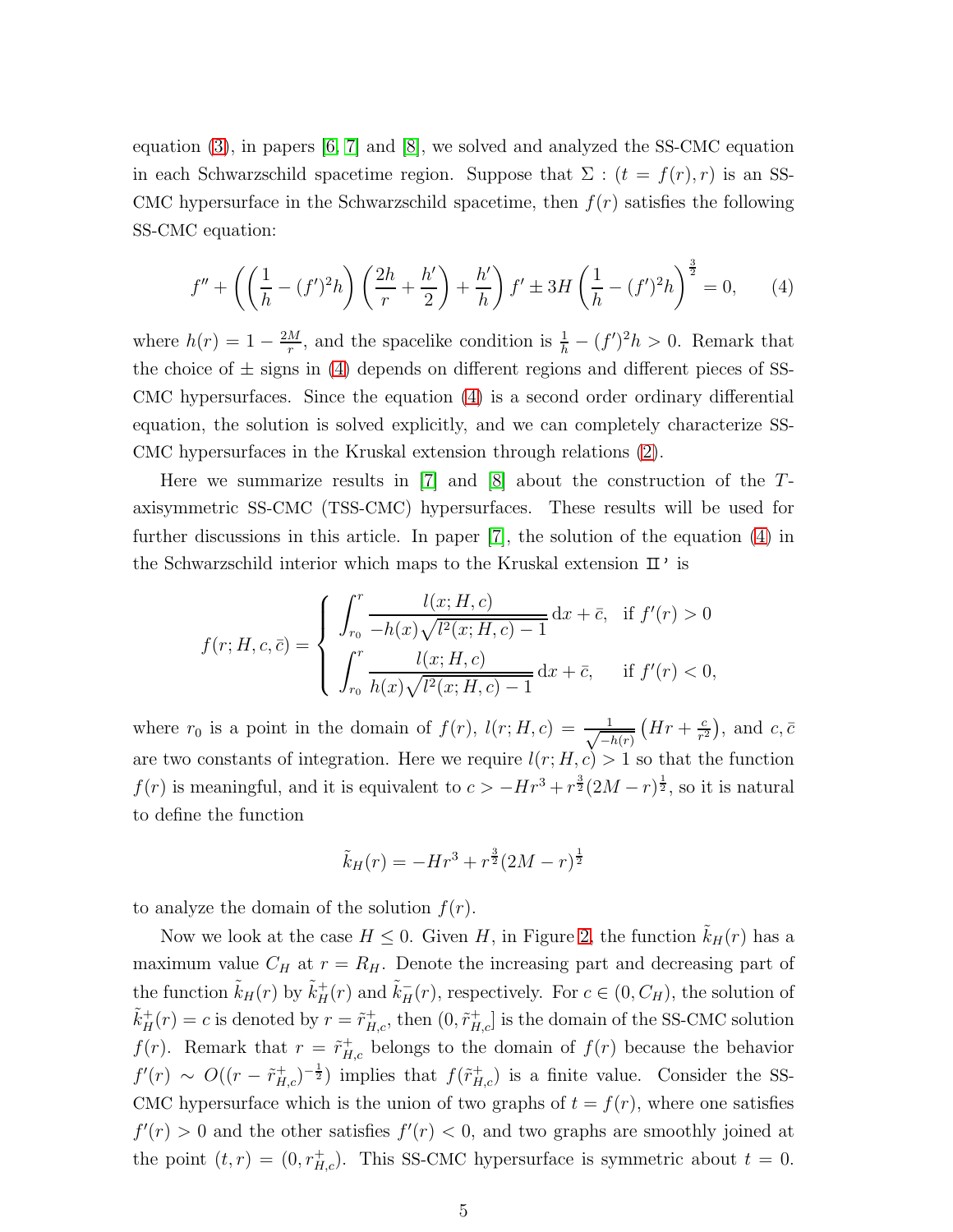#### PSfrag replacements

Since  $t = 0$  in the Schwarzschild interior is the T-axis in the Kruskal extension  $\mathbb{I}$ ', this hypersurface maps to a TSS-CMC hypersurface  $\tilde{\Sigma}_{H,c}^{+}$  in the Kruskal extension  $\mathbb{I}$ ', and  $\tilde{\Sigma}_{H,c}^{+}$  intersects the T-axis at  $T = -\sqrt{2M - \tilde{r}_{H,c}^{+}} e^{\frac{\tilde{r}_{H,c}^{+}}{4M}}$ . See Figure [2.](#page-5-0)



<span id="page-5-0"></span>Figure 2: Each point on the graph of  $k_H(r)$  determines a TSS-CMC hypersurface and its T-intercept in the Kruskal extension.

For  $c \in (-8M^3H, C_H)$ , the solution of  $\tilde{k}_H^-(r) = c$  is denoted by  $r = \tilde{r}_{H,c}^-,$  then  $[\tilde{r}_{H,c}^{-}, \infty)$  is the domain of the SS-CMC solution  $f(r)$ . Remark that  $f(r)$  is defined at  $r = 2M$  in the sense of Kruskal extension, and  $\tilde{r}_{H,c}$  belongs to the domain because of  $f'(r) \sim O((r - r_{H,c}^{-})^{-\frac{1}{2}})$ . The union of graphs of functions  $t = f(r)$  which are smoothly joined at the point  $(t, r) = (0, r_{H,c}^-)$  maps to a TSS-CMC hypersurface  $\tilde{\Sigma}_{H,c}^$ in the Kruskal extension I,  $\Pi$ , and I'. Furthermore,  $\tilde{\Sigma}_{H,c}^-$  intersects the T-axis at  $T=-\sqrt{2M-\tilde{r}_{H,c}^{-}}\,\mathrm{e}^{\frac{\tilde{r}_{H,c}^{-}}{4M}}.$ 

The dotted curve between  $\tilde{\Sigma}_{H,c}^{+}$  and  $\tilde{\Sigma}_{H,c}^{-}$  in Figure [2](#page-5-0) is the TSS-CMC hypersurface  $\tilde{\Sigma}_{H,C_H}$ , which corresponds to the point with maximum value of  $\tilde{k}_H(r)$ . The hypersurface  $\tilde{\Sigma}_{H,C_H}$  is a hyperbola  $X^2 - T^2 = (R_H - 2M)e^{\frac{R_H}{2M}}$  with  $T < 0$  in the Kruskal extension  $\mathbb{I}'$ , and it is a cylindrical hypersurface  $r = R_H$  in the Schwarzschild interior.

From the above discussion, we establish an one-to-one correspondence from each point on the graph of  $\tilde{k}_H(r)$  to a TSS-CMC hypersurface  $\tilde{\Sigma}_{H,c}$ .

### <span id="page-5-1"></span>2.3 The construction of TSS-CMC foliation with varied H

In order to construct a TSS-CMC hypersurfaces foliation with varied  $H$  in each slice, we will view  $H$  as a variable and thus consider the two variables function

$$
\tilde{k}(H,r) = -Hr^3 + r^{\frac{3}{2}}(2M - r)^{\frac{1}{2}},
$$

where  $r \in [0, 2M]$  and  $H \leq 0$ . Here we only consider  $H \leq 0$  because we will use the symmetry property to get  $H \geq 0$  part. First we prove the following Proposition.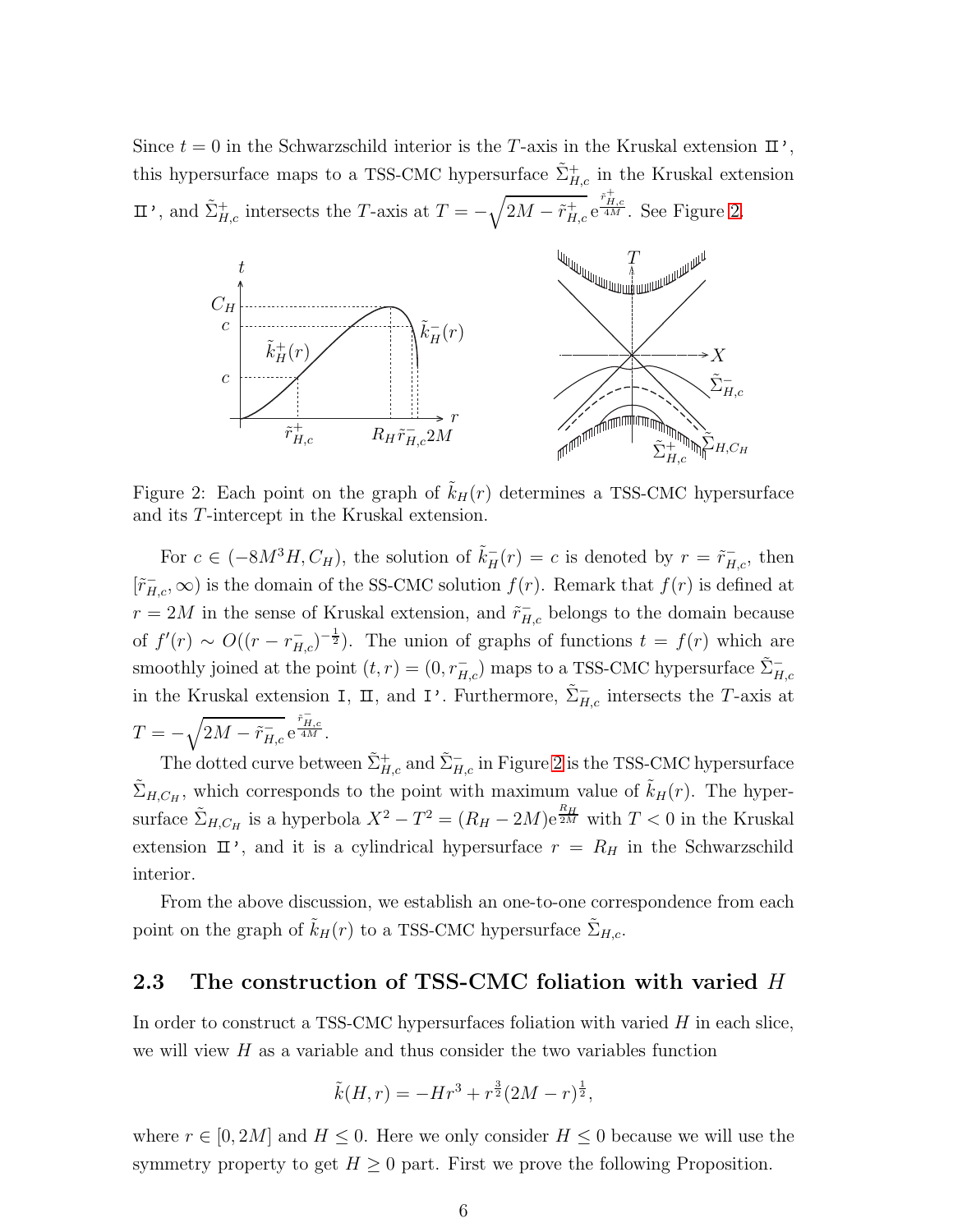<span id="page-6-1"></span>**Proposition 1.** For the function  $\tilde{k}(H,r) = -Hr^3 + r^{\frac{3}{2}}(2M-r)^{\frac{1}{2}}$  where  $r \in [0, 2M]$ and  $H \leq 0$ , there exists a function  $y(r)$  defined on  $(0, 2M]$  such that

<span id="page-6-2"></span>
$$
\begin{cases}\n\frac{dy}{dr} \neq \frac{3y}{r} + \frac{r^{\frac{1}{2}}(-3M+r)}{(2M-r)^{\frac{1}{2}}} \\
\frac{dy}{dr} < 0 \text{ for all } r \in (0, 2M) \\
y(2M) = 0 \text{ and } \lim_{r \to 0^{+}} y(r) = \infty.\n\end{cases}
$$
\n(5)

Proof. First of all, we compute

$$
\frac{\partial \tilde{k}}{\partial r}(H,r) = -3Hr^2 + \frac{r^{\frac{1}{2}}(3M - 2r)}{(2M - r)^{\frac{1}{2}}} = \frac{3y}{r} + \frac{r^{\frac{1}{2}}(-3M + r)}{(2M - r)^{\frac{1}{2}}}.
$$

Here we replace H with y and r by the relation  $y = -Hr^3 + r^{\frac{3}{2}}(2M - r)^{\frac{1}{2}}$  in the last equality. To find the function  $y(r)$ , it suffices to find a function  $h(r) > 0$  such that

<span id="page-6-0"></span>
$$
\begin{cases} \frac{dy}{dr} - \frac{3y}{r} = \frac{r^{\frac{1}{2}}(-3M+r)}{(2M-r)^{\frac{1}{2}}} - h(r) \\ y(2M) = 0. \end{cases}
$$
(6)

When multiplying the integrating factor  $e^{\int -\frac{3}{r} dr} = r^{-3}$  on both sides of the differential equation [\(6\)](#page-6-0), it becomes

$$
\frac{\mathrm{d}}{\mathrm{d}r}\left(r^{-3}y(r)\right) = \frac{-3M+r}{r^{\frac{5}{2}}(2M-r)^{\frac{1}{2}}} - \frac{h(r)}{r^3}.
$$

After integration, the function  $y(r)$  is solved:

$$
y(r) = r^{\frac{3}{2}}(2M - r)^{\frac{1}{2}} + r^3 \int_r^{2M} \frac{h(x)}{x^3} dx.
$$

Next, we calculate

$$
y'(r) = \frac{r^{\frac{1}{2}}(3M - 2r)}{(2M - r)^{\frac{1}{2}}} + 3r^2 \int_r^{2M} \frac{h(x)}{x^3} dx - h(r).
$$

Consider the function  $h(r)$  is of the form  $h(r) = Cr^{-p}$ , where C and p are positive numbers to be determined. Then

$$
y'(r) = \frac{r^{\frac{1}{2}}(3M - 2r)}{(2M - r)^{\frac{1}{2}}} - C\left(\frac{3}{(p+2)(2M)^{p+2}} + \frac{(p-1)}{(p+2)r^p}\right).
$$

Since the function  $g(r) = \frac{r^{\frac{1}{2}}(3M-2r)}{2r^{\frac{1}{2}}}$  $\frac{\frac{1}{2}(3M-2r)}{(2M-r)^{\frac{1}{2}}}$  has a global maximum value  $g(r_*) = \sqrt{6\sqrt{3} - 9M}$ at  $r_* = \frac{(3-\sqrt{3})M}{2}$  $\frac{\sqrt{3}M}{2}$ , we can choose any value  $p > 1$  and then choose the constant C large enough such that  $y'(r) < 0$  for all  $r \in (0, 2M)$ .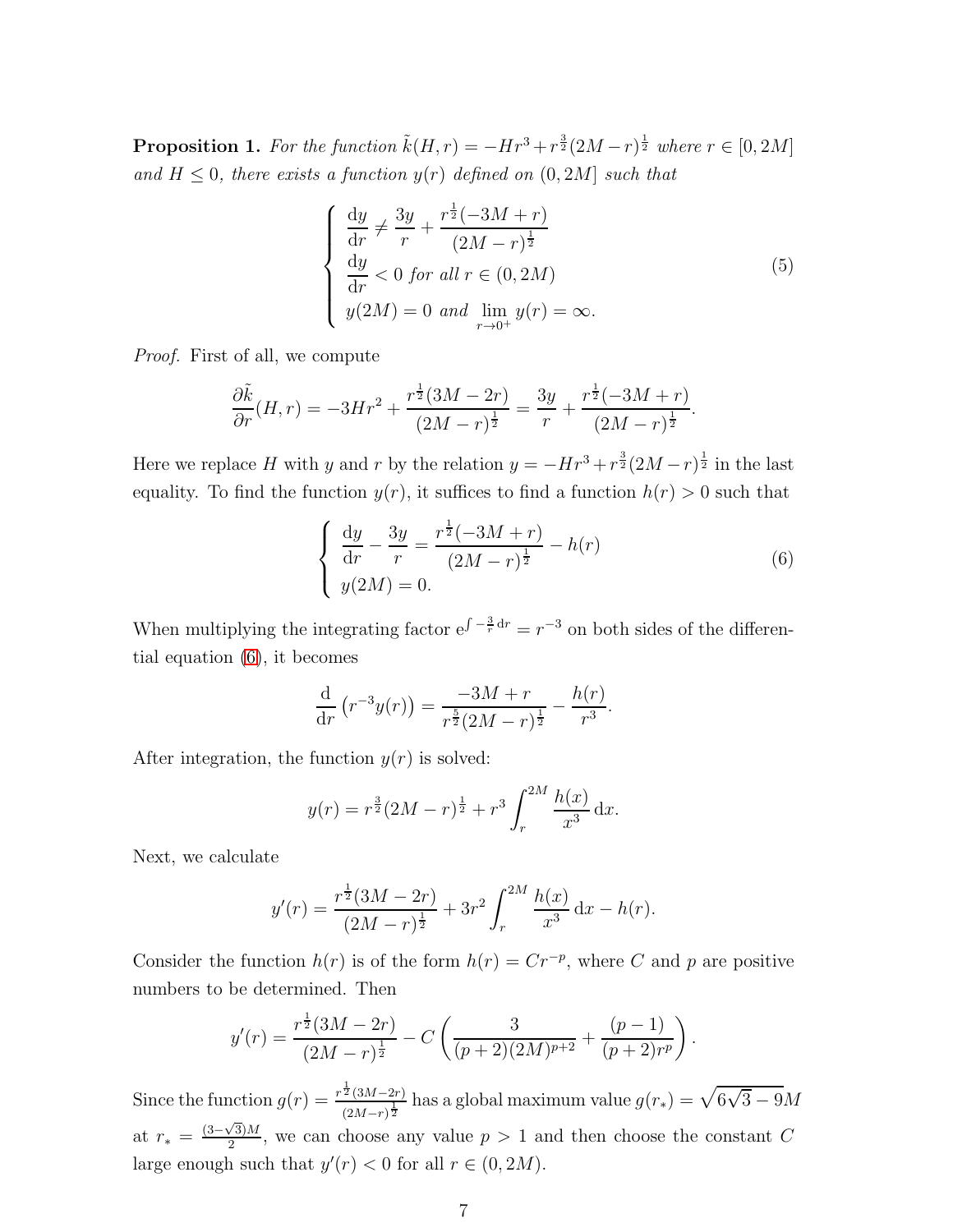Finally, we check the limit behavior:

$$
\lim_{r \to 0^+} y(r) = \lim_{r \to 0^+} \left( r^{\frac{3}{2}} (2M - r)^{\frac{1}{2}} + r^3 \int_r^{2M} \frac{C}{x^{p+3}} dx \right)
$$
  
=  $C(p+2) \lim_{r \to 0^+} \left( \frac{1}{r^{p-1}} - \frac{r^3}{(2M)^{p+2}} \right) \to \infty.$ 

 $\Box$ 

In the following paragraphs, we will use the notation  $k_H(r)$  if we consider the function  $k(H, r)$  with fixed H. From Proposition [1,](#page-6-1) we find a strictly decreasing function  $y(r)$  such that the equation  $y(r) = \tilde{k}_H(r)$  has a unique solution for every rag replacements  $H \leq 0$ . Figure [3](#page-7-0) (a) illustrates the curve  $\gamma$ , which is the graph of  $y(r)$ , and we set

the curve  $\gamma(c)$  with parameter c by  $c = y(r)$ . Since  $y(r)$  is strictly decreasing, we have  $r = y^{-1}(c)$ , and the mean curvature can be expressed as  $H(c)$  by the relation  $c = -Hr^3 + r^{\frac{3}{2}}(2M - r)^{\frac{1}{2}}$ . Thus there is an one-to-one correspondence from each point on  $\gamma(c)$  to a TSS-CMC hypersurface  $\Sigma_{H(c),c}$ , where  $\Sigma_{H(c),c}$  intersects the T-axis at  $T = -\sqrt{2M - y^{-1}(c)} e^{\frac{y^{-1}(c)}{4M}}$ , as Figure [3](#page-7-0) (c) showed.



<span id="page-7-0"></span>Figure 3: The curve  $\gamma(c)$  is the graph of a decreasing function and each point on  $\gamma(c)$  corresponds to a TSS-CMC hypersurface  $\Sigma_{H(c),c}$  in the Kruskal extension.

In Figure [3](#page-7-0) (a), we trace another curve  $\alpha$ . The curve  $\alpha$  consists of all points  $(t, r)$  satisfying  $t = \max$  $\max_{r \in [0,2M]} \tilde{k}_H(r)$  for every  $H \leq 0$ . It is easy to know that the curve  $\alpha$  is a graph of an increasing function so that the curve  $\gamma$  and  $\alpha$  intersects once, and we denote the intersection point by  $(C, R)$ . The point  $(C, R)$  corresponds to the hyperbola  $X^2 - T^2 = (R - 2M)e^{\frac{R}{2M}}$  with  $T < 0$ , and it is the dotted curve in Figure [3](#page-7-0) (c).

When  $c = 0$ , we get  $r = 2M$  and  $H = 0$ . The TSS-CMC hypersurfaces  $\Sigma_{H(0),0}$  is a maximal hypersurface passing through  $(T, X) = (0, 0)$  so that  $\Sigma_{H(0),0}$  is  $T \equiv 0$ , or X-axis. So far, we have constructed the TSS-CMC foliation in the region  $T \leq 0$ .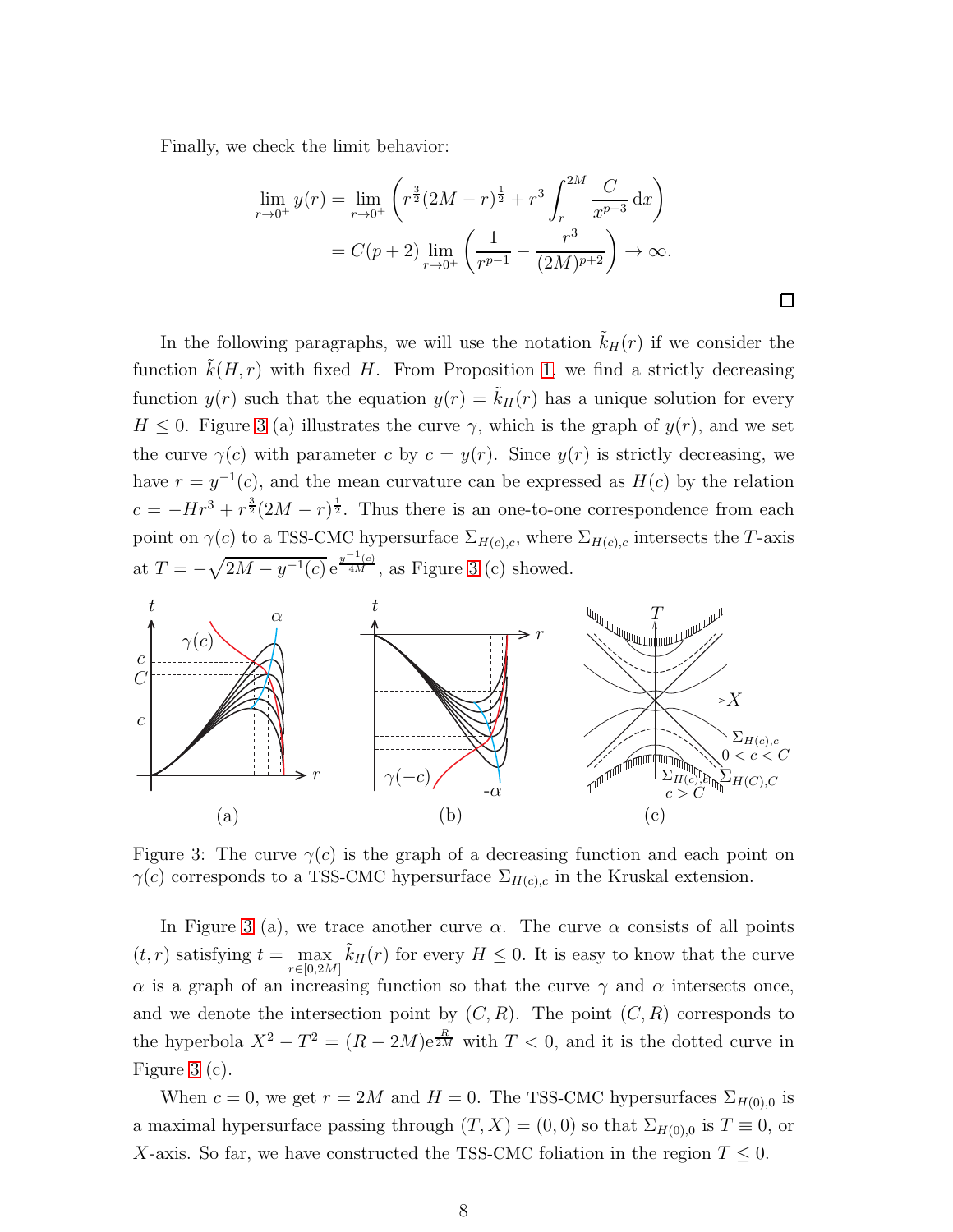Next, we consider another two variables function

$$
k(H,r) = -Hr^3 - r^{\frac{3}{2}}(2M - r)^{\frac{1}{2}},
$$

where  $r \in [0, 2M]$  and  $H \geq 0$ . The function  $k(H, r)$  comes from the inequality  $l(r; H, c) = \frac{1}{\sqrt{-1}}$  $-h(r)$  $\left(-Hr-\frac{c}{r^2}\right)$  $\left(\frac{c}{r^2}\right) > 1$ , and it will determine the domain of an SS-CMC solution in the Schwarzschild interior which maps to the Kruskal extension  $\mathbb{I}$ . In fact, the function  $k(H, r)$  for  $H \geq 0$  and  $k(H, r)$  for  $H \leq 0$  are symmetric about r-axis, so for the construction of TSS-CMC hypersurfaces in the Kruskal extension  $T \geq 0$  part, in Figure [3](#page-7-0) (b), we choose the curve  $\gamma(-c)$  by the reflection of the curve  $\gamma(c)$  with respect to the r-axis. Each point on  $\gamma(-c)$  will one-to-one correspond to a TSS-CMC hypersurface  $\Sigma_{H(-c),-c}$  in the Kruskal extension, and  $\Sigma_{H(-c),-c}$  intersects T-axis at  $T = \sqrt{2M - (-y)^{-1}(-c)}e^{\frac{(-y)^{-1}(-c)}{4M}}$ , as Figure [3](#page-7-0) (c) showed. Furthermore, hypersurfaces  $\Sigma_{H(-c),-c}$  and  $\Sigma_{H(c),c}$  are symmetric about X-axis.

Finally, we collect TSS-CMC hypersurfaces  $\{\Sigma_{H(c),c}\}\$ ,  $c \in \mathbb{R}$ . Remark that when the parameter c ranges from  $\infty$  to  $-\infty$ , the mean curvature H ranges from  $-\infty$  to  $\infty$ . In next section, we will show that  $\{\Sigma_{H(c),c}\}, c \in \mathbb{R}$ , forms a TSS-CMC foliation in the Kruskal extension.

# <span id="page-8-0"></span>3 Existence of TSS-CMC foliation

Now we are ready to prove the family  $\{\Sigma_{H(c),c}\}, c \in \mathbb{R}$ , we constructed in section [2.3](#page-5-1) foliates the Kruskal extension.

**Theorem 2.** There exists a family of hypersurfaces  $\{\Sigma_{H(c),c}\}\$ ,  $c \in \mathbb{R}$ , in the Kruskal extension satisfying the following properties:

- (a) Every  $\Sigma_{H(c),c}$  is a T-axisymmetric, spacelike, spherically symmetric, constant mean curvature hypersurface.
- (b) Any two hypersurfaces in  $\{\Sigma_{H(c),c}\}\$ are disjoint.
- (c) Every point  $(T', X')$  in the Kruskal extension belongs to  $\Sigma_{H(c'),c'}$  for some  $c' \in \mathbb{R}$ .
- (d) When  $\{\Sigma_{H(c),c}\}\$  foliates the Kruskal extension from the bottom to the top, the corresponding constant mean curvature H ranges from  $-\infty$  to  $\infty$  and the parameter c ranges from  $\infty$  to  $-\infty$ .
- (e)  $\{\Sigma_{H(c),c}\}\$ is invariant under the reflection with respect to the X-axis.

From our construction, properties (a), (d), and (e) are automatically true. Furthermore, for (b) and (c), it suffices to prove the  $T \leq 0$  part because of the symmetry property (e).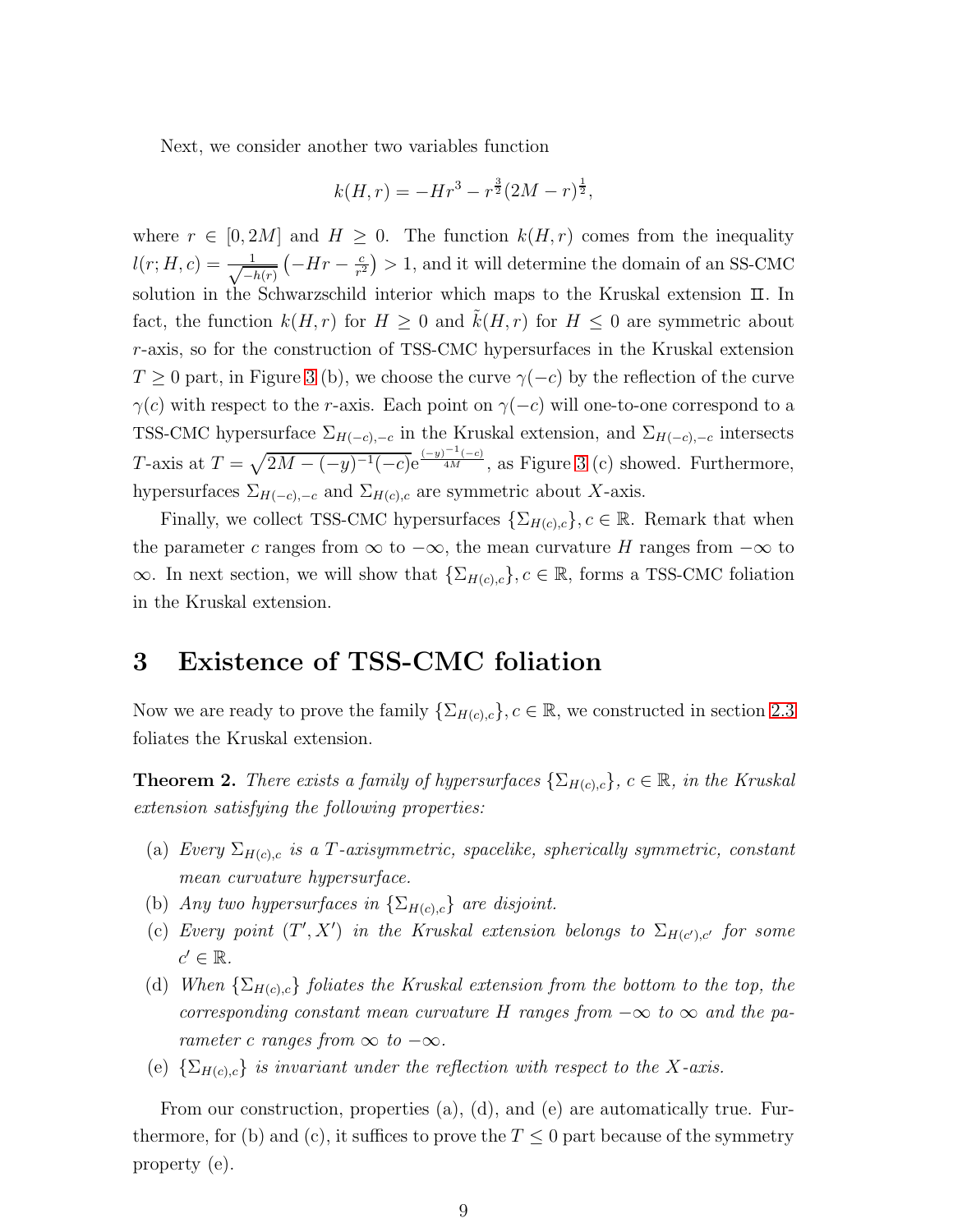Proof of property (b). Here we prove the case if TSS-CMC hypersurfaces lie between  $T = 0$  and the hyperbola  $X^2 - T^2 = (R - 2M)e^{\frac{R}{2M}}$  with  $T < 0$ , and it is similarly proved if TSS-CMC hypersurfaces lie below the hyperbola. Given any two TSS-CMC

PSfrag **replacements**  $\Sigma_{H(c_1),c_1}$  and  $\Sigma_{H(c_2),c_2}$  with  $c_1 < c_2$ , we compare these two hypersurfaces with  $\Sigma_{H,c}$ , which is a TSS-CMC hypersurface with mean curvature  $H = H(c_1)$ and has the same T-intercept as  $\Sigma_{H(c_2),c_2}$ . See Figure [4](#page-9-0) (a). Since  $H = H(c_1)$ , two points in the t-r plane corresponding to  $\Sigma_{H,c}$  and  $\Sigma_{H(c_1),c_1}$  lie on the same function  $k_{H(c_1)}(r)$ . Because  $\Sigma_{H,c}$  and  $\Sigma_{H(c_2),c_2}$  have the same T-intercept, two points in the t-r plane corresponding to  $\Sigma_{H,c}$  and  $\Sigma_{H(c_2),c_2}$  have the same r value.



<span id="page-9-0"></span>Figure 4:  $\Sigma_{H(c_1),c_1}$  and  $\Sigma_{H(c_2),c_2}$  are disjoint by comparing with  $\Sigma_{H,c}$ .

Since  $c_1 < c_2$ , we have  $H(c_2) < H(c_1) = H$ , and it implies T values of  $\Sigma_{H(c_2),c_2}$ :  $(T_{H(c_2),c_2}(X), X)$  and  $\Sigma_{H,c}$ :  $(T_{H,c}(X), X)$  in the Kruskal extension satisfy

<span id="page-9-1"></span>
$$
T_{H(c_2),c_2}(X) < T_{H,c}(X) \quad \text{for all } X \neq 0. \tag{7}
$$

The inequality [\(7\)](#page-9-1) holds because of  $\frac{\partial f'}{\partial H} > 0$  for all  $X \ge 0$  in the Schwarzschild space-time. Furthermore, in paper [\[6\]](#page-12-8), we proved that for every fixed  $H \in \mathbb{R}$ , the curve formed by the union of the graphs of  $k_H(r)$  and  $k_H(r)$  corresponds to a TSS-CMC hypersurfaces family  $\{\Sigma_H\}$ , and  $\{\Sigma_H\}$  foliates the Kruskal extension. Since both  $\Sigma_{H,c}$ :  $(T_{H,c}(X), X)$  and  $\Sigma_{H(c_1),c_1}$ :  $(T_{H(c_1),c_1}(X), X)$  belong to  $\{\Sigma_H\}$ , and their Tintercepts satisfy  $T_{H,c}(0) < T_{H(c_1),c_1}(0)$ , we have  $T_{H,c}(X) < T_{H(c_1),c_1}(X)$ . Therefore,  $T_{H(c_2),c_2}(X) < T_{H(c_1),c_1}(X)$  for all X, and hence  $\Sigma_{H(c_1),c_1}$  and  $\Sigma_{H(c_2),c_2}$  are disjoint. See Figure [4](#page-9-0) (b). □

*Proof of property* (c). Recall that in [\[6,](#page-12-8) Theorem 3 and Theorem 7], we proved the existence and uniqueness of the Dirichlet problem for the TSS-CMC equation with symmetric boundary data. In other words, for any fixed  $H \in \mathbb{R}$  and given  $(T', X')$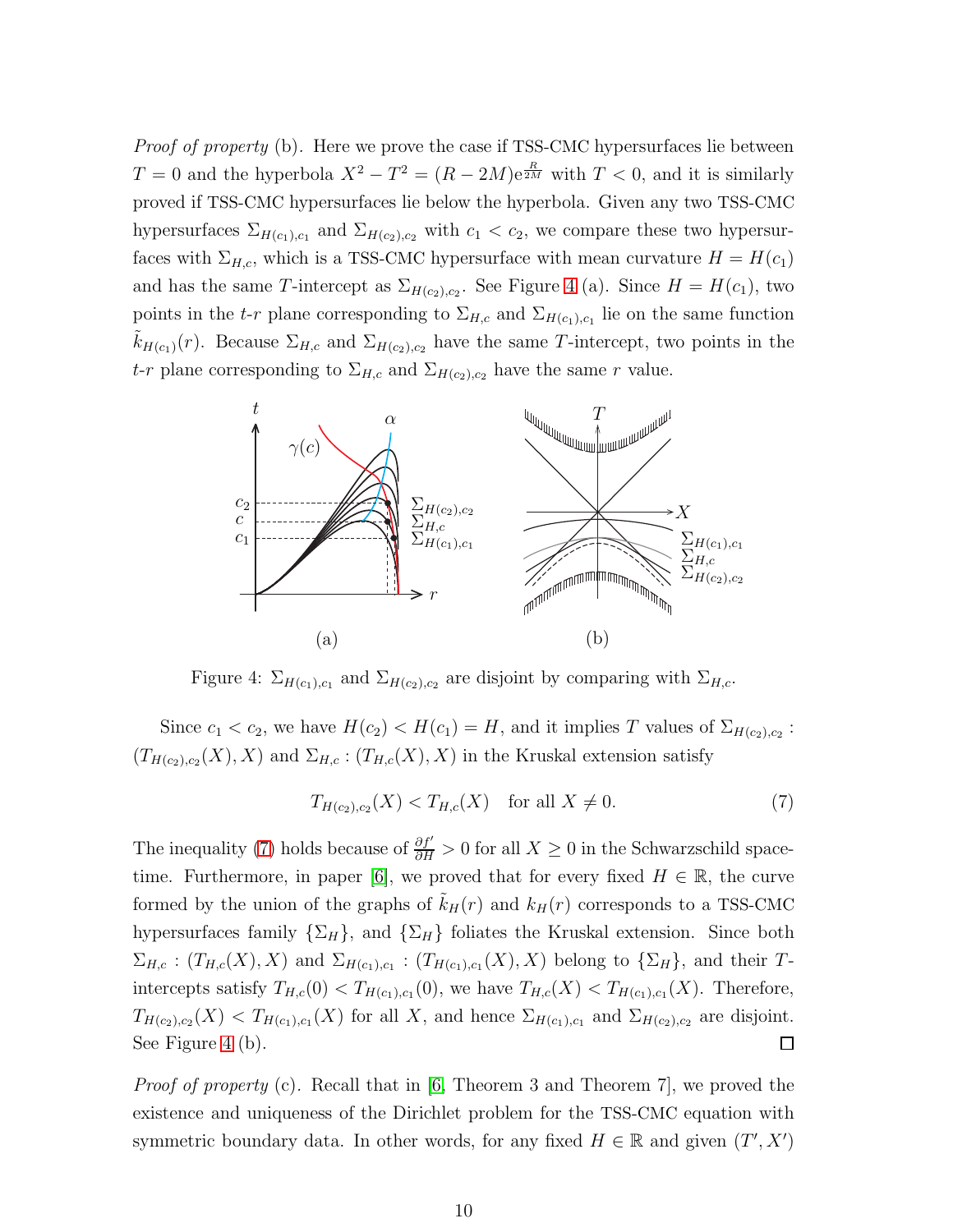in the Kruskal extension, there exists a unique TSS-CMC hypersurface, denoted it by  $\Sigma_{H,c(H)}$ , passing through  $(T', X')$  and  $(T', -X')$ .

Here we prove the case if  $(T', X')$  lies between  $T = 0$  and the hyperbola  $X^2$  –  $T^2 = (R - 2M)e^{\frac{R}{2M}}$  with  $T < 0$ , and it is similarly proved if  $(T', X')$  lies in other regions. See Figure [5.](#page-10-1) When  $H = 0$ , there exists a unique value  $c(0)$  such that  $(T', X') \in \Sigma_{H=0, c(0)}$ . For every  $H \leq 0$ , we can find a point on the graph of  $\tilde{k}_{H}^{-}(r)$ corresponding to a TSS-CMC hypersurface  $\Sigma_{H,c(H)}$  passing through  $(T', X')$ . Set  $\beta(c)$ be all such points. We know that  $\beta(c)$  is a continuous curve because Theorem 6 in [\[6\]](#page-12-8) shows these solutions are continuous varied with the mean curvature. When  $H \to -\infty$ , we have  $\tilde{k}_{H}^{-}(r) \to \infty$ , so the t value of  $\beta(c)$  tends to infinity and r value of  $\beta(c)$  tends to 2M. By the Intermediate Value Theorem, two curves  $\gamma(c)$  and  $\beta(c)$ must intersect at subsequents c', and hance  $(T', X') \in \Sigma_{H(c'), c'}$ .



<span id="page-10-1"></span>Figure 5: Prove the family  $\{\Sigma_{H(c),c}\}$  covering the Kruskal extension.

 $\Box$ 

### <span id="page-10-0"></span>4 Discussions

We consider a family of T-axisymmetric, spacelike, spherically symmetric (TSS-CMC) hypersurfaces in the Kruskal extension. The mean curvature is constant on each slice but changes from slice to slice. First we construct this TSS-CMC hypersurfaces family with one more symmetry, called X-axis symmetry. That is, after getting TSS-CMC hypersurfaces in region  $T \leq 0$ , we use the reflection with respect to X-axis to derive TSS-CMC hypersurfaces in region  $T \geq 0$ . Based on the result of TSS-CMC hypersurfaces foliation with fixed mean curvature in [\[6\]](#page-12-8), we prove these TSS-CMC hypersurfaces foliate the Kruskal extension.

Two functions  $\tilde{k}(H, r)$  and  $k(H, r)$  play important roles in this foliation argument. Each point on the graphs of  $k(H, r)$  and  $k(H, r)$  will one-to-one correspond to a TSS-CMC hypersurface  $\Sigma_{H,c}$ , where  $H, r, c$  satisfy relations  $c = -Hr^3 + r^{\frac{3}{2}}(2M-r)^{\frac{1}{2}}$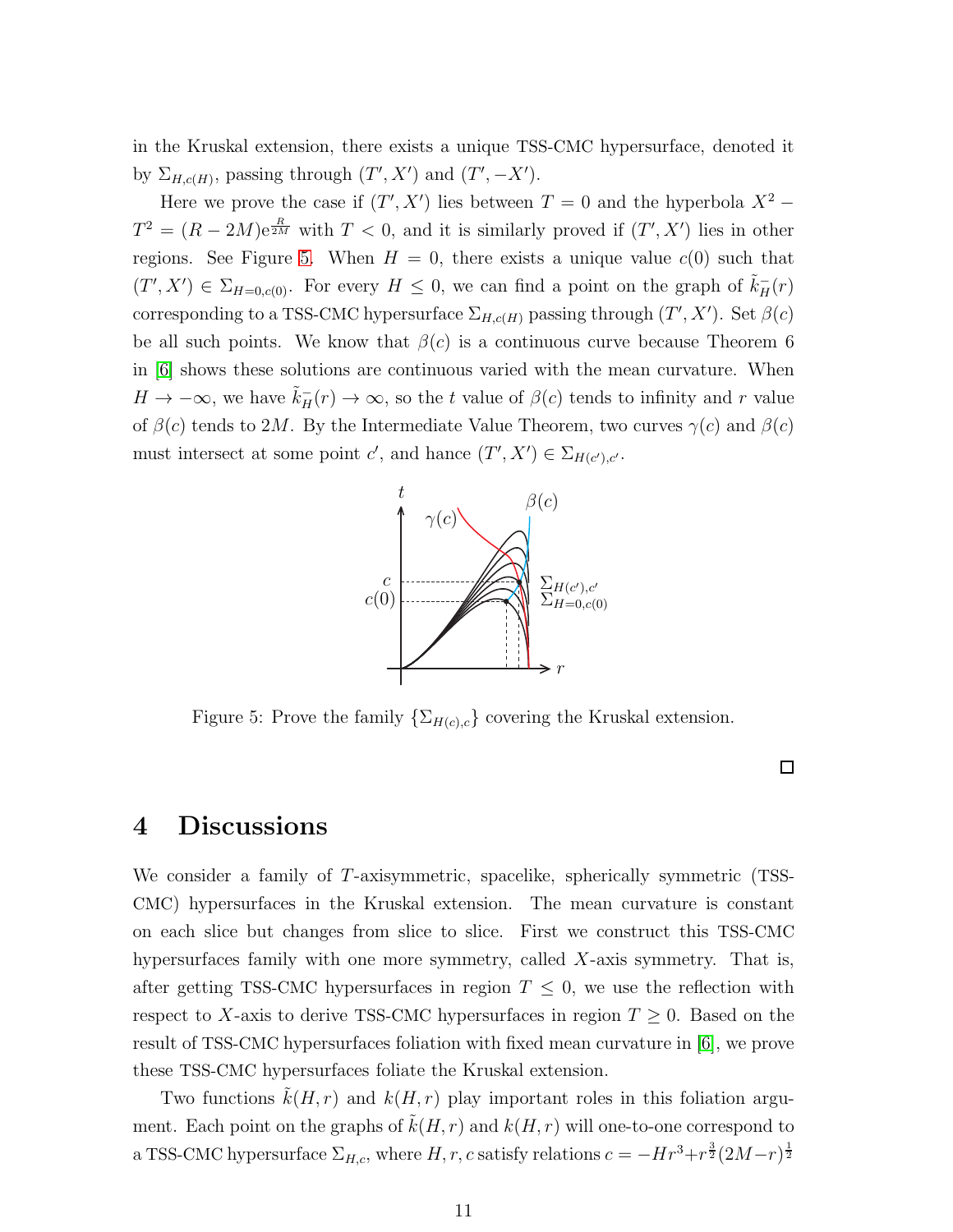or  $c = -Hr^3 - r^{\frac{3}{2}}(2M - r)^{\frac{1}{2}}$ , respectively. The argument in section [2.3](#page-5-1) indicates that if we find a curve  $\gamma(c)$  which intersects every  $\tilde{k}_H(r)$  and  $k_H(r)$  exactly once, and  $\gamma(c)$  is the union of two monotonic functions, then we can prove the TSS-CMC foliation property.

In Proposition [1](#page-6-1) [\(5\)](#page-6-2), there are three conditions the curve  $\gamma(c)$  should be satisfied. The first condition  $\frac{dy}{dr} \neq \frac{3y}{r} + \frac{r^{\frac{1}{2}}(-3M+r)}{(2M-r)^{\frac{1}{2}}}$  $\frac{2(-3M+r)}{(2M-r)^{\frac{1}{2}}}$  implies that the curve  $\gamma(c)$  intersects every  $\tilde{k}_H(r)$  exactly once. Second condition  $\frac{dy}{dr} < 0$  for all  $r \in (0, 2M)$  indicates that  $c$  is decreasing and  $H$  is increasing along TSS-CMC hypersurfaces. The condition lim  $\lim_{r\to 0^+} y(r) = \infty$  coupled with symmetry  $\lim_{r\to 0^+} -y(r) = -\infty$  state that mean curvatures of TSS-CMC hypersurfaces range from  $-\infty$  to  $\infty$ . The condition  $y(2M) = 0$ will impose that the TSS-CMC hypersurface passing through the bifurcation sphere  $(T, X) = (0, 0)$  is the maximal hypersurface, which is  $T \equiv 0$ . In this case, we can use the X-axis symmetry to get the whole TSS-CMC family  $\{\Sigma_{H,c}\}.$ 

The first remark is that the existence of  $\gamma(c)$  is not unique. This is because  $_{\rm dy}$  $\frac{dy}{dr} \neq \frac{3y}{r} + \frac{r^{\frac{1}{2}}(-3M+r)}{(2M-r)^{\frac{1}{2}}}$  $\frac{2(-3M+r)}{(2M-r)^{\frac{1}{2}}}$  is an open condition. Therefore, we can find many different TSS-CMC foliations.

The second remark is that the condition  $y(2M) = 0$  is more flexible. In fact, we can consider a more general setting that to solve the function  $y(r)$  in Proposition [1](#page-6-1) by satisfying [\(5\)](#page-6-2) but replacing the condition  $y(2M) = 0$  with  $y(2M) = A$ , where  $A \in \mathbb{R}$ . There still exists a function, denoted by  $y_A(r)$  in the general setting. Let the curve  $\gamma_A(c)$  be the graph of  $y_A(r)$  with parameter  $c = y_A(r)$ . So we have derived TSS-CMC hypersurfaces below  $\Sigma_{H(A),A}$ . How do we get TSS-CMC hypersurfaces above  $\Sigma_{H(A),A}$ ? Recall that these TSS-CMC hypersurfaces are determined by the function  $k(H, r)$ . Notice that  $k(H, r) = -\tilde{k}(-H, r)$ , so we consider the curve  $\gamma_{-A}(c) + 2A$ , which is the curve by moving  $\gamma_{-A}(c)$  along the t direction by 2A. Then  $\gamma_A(c)$  and  $\gamma_{-A}(c) + 2A$  are joined at  $r = 2M$  and  $\gamma_A(c) \cup (\gamma_{-A}(c) + 2A)$  intersects every  $\tilde{k}_H(r)$ and  $k_H(r)$  exactly once. Hence the corresponding TSS-CMC hypersurfaces family  $\{\Sigma_{H(c),c}\}, c \in \mathbb{R}$  foliate the Kruskal extension but it is not X-axisymmetric.

Next, every TSS-CMC foliation can be changed as a SS-CMC foliation without T-axisymmetric property by the Lorentzian isometry. All of the foliations have the property that mean curvatures range from  $-\infty$  to  $\infty$ . This phenomena is more close to the definition of the CMC time function. However, only TSS-CMC hypersurfaces across the Kruskal regions I and I' are Cauchy hypersurfaces.

Finally, our TSS-CMC foliations construction extends the results and discussions in Malec and O Murchadha's paper  $[10]$ . They considered TSS-CMC foliations where the mean curvature  $H$  and the TSS-CMC hypersurface parameter  $c$  are proportional, that is,  $c = -8M^3H$ , then there is a family of TSS-CMC hypersurfaces so that H